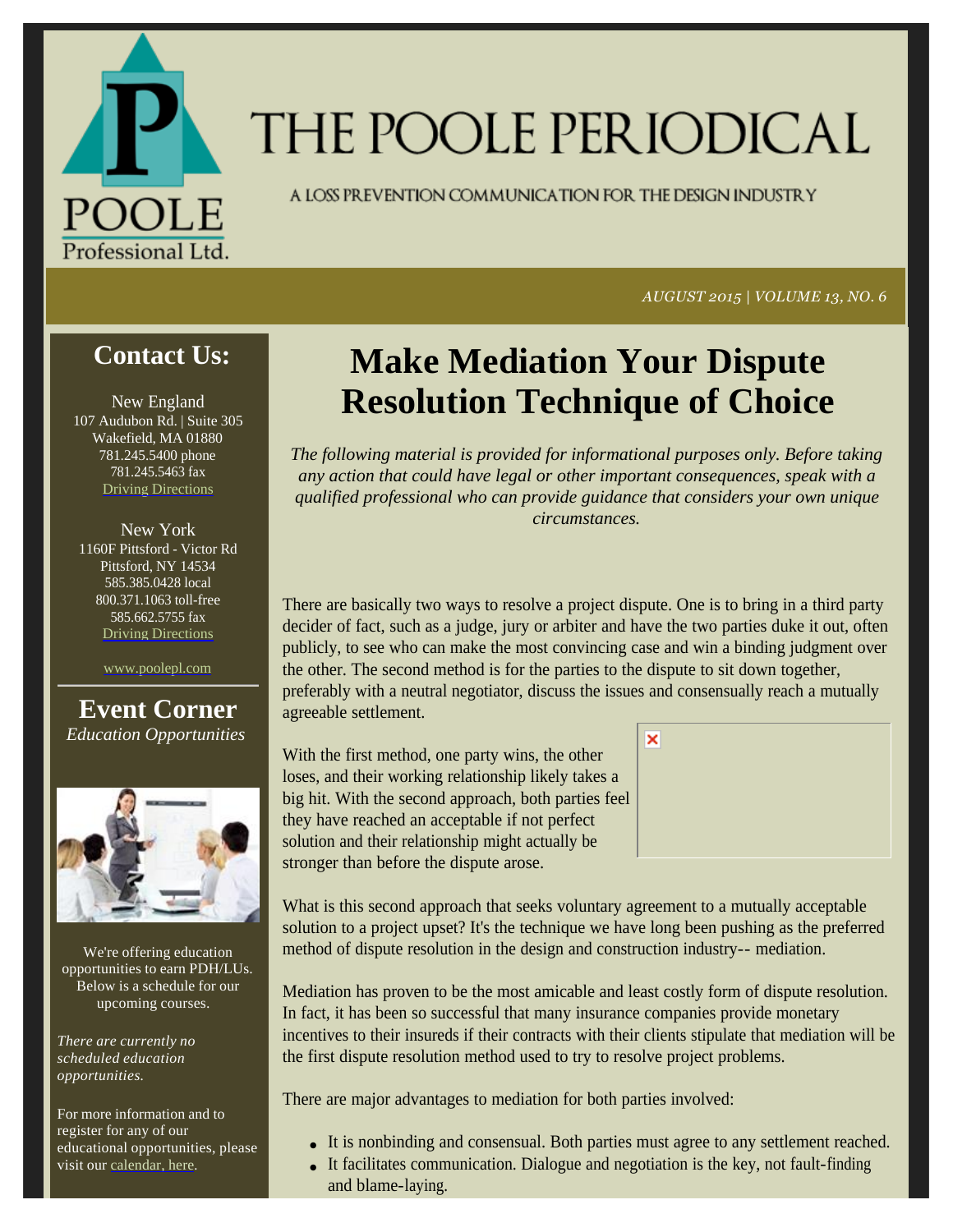### **For Your Information**

- NYSDOT now accepts the Acord Form.

On Demand Webinars from XL Design Professional



Managing Scope Creep & Other Project Changes "Plan the work, then work the plan."



- It is private and confidential. All information discovered and exchanged remains behind closed doors.
- It's controllable. The two parties to the dispute make all decisions. You are not at the mercy of an arbiter, judge or jury.
- It seeks consensus. The objective is to reach a win-win resolution, not find a winner and a loser.
- It is forward-looking. The focus is to solve the problem and get the project on track, not place blame for past mistakes.

## **Start Before A Dispute Arises**

Don't wait until a dispute arises to try to get your client to agree to use mediation as your prerequisite method of dispute resolution. Push for mediation during your initial talks with your client.

Ask clients if they are a proponent of mediation. If they are not, convey the advantages. Explain that it's a low cost method that seeks mutually acceptable solutions to any project dispute that arises. Explain that a third-party neutral mutually agreed to by you and your client uses a proven method of negotiation to find common ground and seek an amicable solution. Emphasize that this is a nonbinding process. If your client is not satisfied with any of the proposed solutions offered during mediation, it can reject them all and move on to a binding form of dispute resolution such as arbitration or a trial. The only commitment the client is making is to at least try mediation and make a good-faith attempt to solve the problem through this alternate dispute resolution technique.

Make it clear to the client that mediation is just as beneficial to them as it is to your firm. They stand to save as much on legal fees and time lost to lengthy litigation as you do. In fact, you might suggest the client use mediation as the dispute resolution method of choice in its dealings with contractors, building tenants and others.

## **Explain the Basics**

If your client is unfamiliar with mediation, you will likely need to explain how it works. While there are many variations to the process and much flexibility in how it is executed, the following is a common approach:

**Seek agreement**. When a dispute arises, the designer and the client meet to discuss the issue. Hopefully, a solution can be reached and the project commences as the parties agree to.

**Seek a mediator.** If resolution of the problem cannot be reached, the parties take the issue to a mutually agreed-to mediator. Typically, the parties will seek a mediator who has experience in the design and construction industry and hopefully have knowledge of the specific issue in dispute. Search the Web for qualified mediators in your area, or check with your industry associations and legal counsel for recommendations. As liability specialists for your industry, we can also likely help you find a mediator with extensive A/E industry experience.

> **Meet the mediator**. The two sides meet with the mutually agreed-to mediator at a neutral location, often the offices of the mediator. This pre-mediation conference can take place via phone conference if necessary. The representatives from

 $\overline{\mathbf{x}}$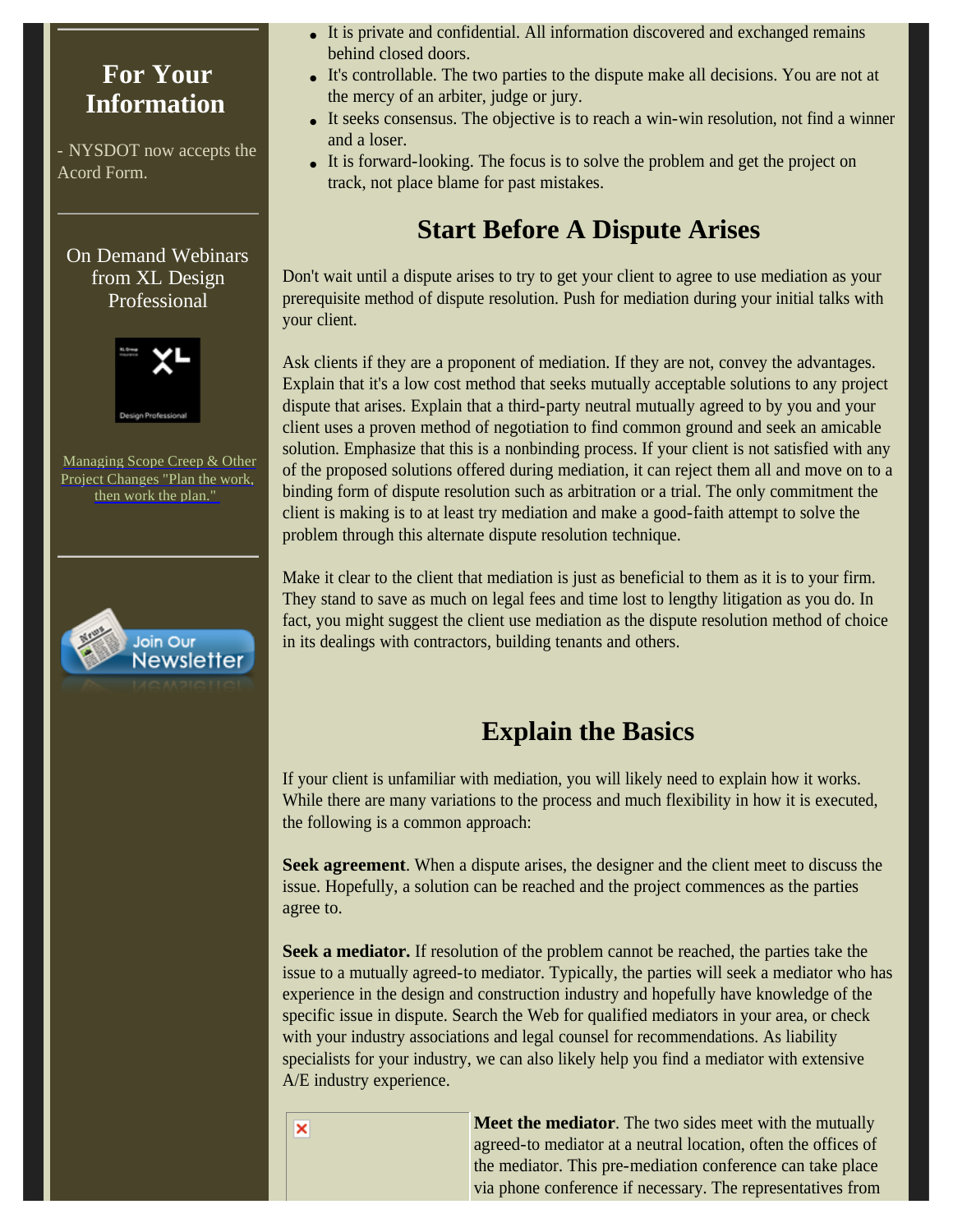the design firm and the client who attend the conference should have decision-making authority to reach agreement on the resolution of the dispute. This can include company principals, lead project managers and designers, and/or legal counsel.

**Go over the ground rules**. During the pre-mediation conference, the mediator will likely make an opening

statement explaining how mediation works in general and how it differs from arbitration and litigation. He or she will go over how his or her specific ground rules of mediation will be applied and what role the mediator will play. (Sometimes the mediator primarily plays the role of communication facilitator for the two parties; other times the mediator takes a more active role in gathering information and recommending settlements.) Often times, a strict confidentiality agreement is signed.

**Join a joint session**. Typically, the mediator sets up an initial joint mediation session with representatives from both parties. Each party, in turn, gives a statement, explaining their understanding of the dispute and giving a chronological explanation of how the problem arouse. Documentation may be shared. There are no cross examinations. The mediator facilitates communications, gathers facts, evaluates the relationship between the two parties, tries to specify the exact nature of the root problem, and seeks areas of agreement.

**Seek settlement**. Once both parties have presented their cases negotiations can being. Sometimes, but not often, the mediator can help the parties narrow the issue down to a single problem or set of problems, explore options for correcting the problem and reach a mutually agreed-to resolution during this initial joint session. More likely than not, however, an impasse is reached. The parties cannot find common ground after this initial discussion and mediation moves into its second phase.

**Hold private caucuses**. If no agreement has been reached in the first joint session, the mediator schedules private caucuses with each party. Parties may call in outside experts or key witnesses to gain more specificity or provide a third-party's opinion to the matter. The mediator may ask probing questions, take voluntary depositions or apply limited discovery to gain a greater understanding of the situation. Once the matter has been thoroughly discussed, the mediator helps the party brainstorm alternate solutions and possibly reach a revised settlement position. Hopefully, the caucus ends with a proposed settlement or alternative settlements that have a more reasonable chance to be accepted by the other party.

It is important to note that information shared in the caucus will be held in strict confidentiality and will not be revealed to the other party except at the request of or with agreement from the disclosing party.

**Joint session, round two**. Following the caucuses, the two parties meet again with the mediator to seek resolution. The mediator typically emphasizes new areas of agreement between the two parties and focuses on movement toward an agreeable settlement. Often, this second round of sessions leads to substantial movement toward agreement if not an actual settlement. The mediator summarizes the advancements in negotiations and identifies as specifically as possible any remaining issues that keep the parties from a full settlement.

**Rinse and repeat**. The rounds of joint sessions and caucuses continue as long as progress is being made. If an agreeable settlement is reached, the agreement is put into writing and signed by both parties. If talks stall, the mediator may offer his or her own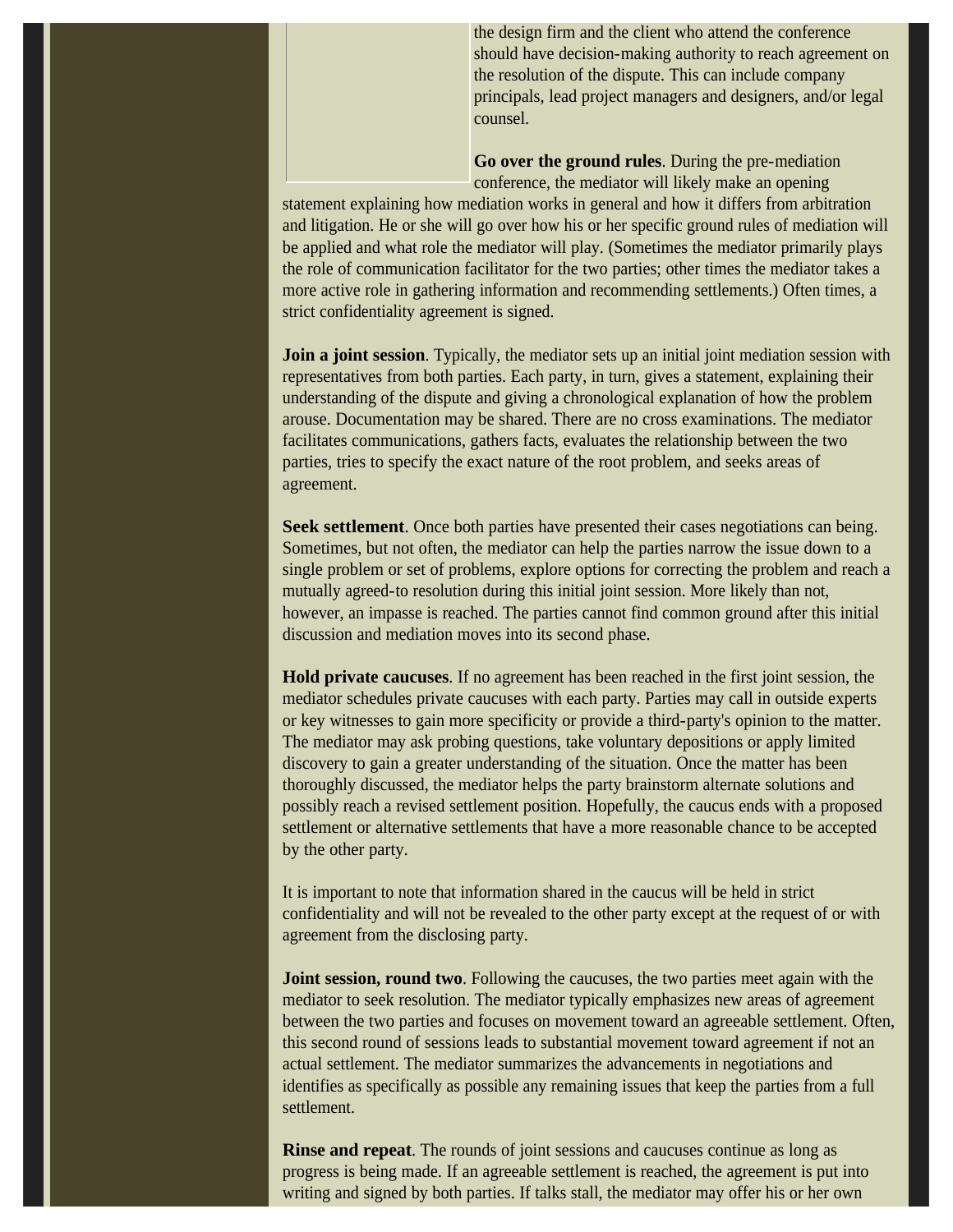proposed settlement and present it to the two parties for approval or rejection.

**Calling it quits**. If no settlement is reached and no progress is being made, the mediation sessions end and the parties are free to move onto arbitration, litigation or some other form of dispute resolution. The mediation proceedings are typically considered "without prejudice," and any information or opinions voluntarily revealed or any settlement offers made cannot be used or referred to as evidence during any future arbitration or litigation hearings.

#### **Get Mediation In Your Contract**

You've brought up the subject of mediation and explained the process to your client. The client is intrigued and open to the idea. It's time to get the commitment to mediation in writing.

Include a clause in your client contract that calls for mediation as your required first step in dispute resolution. You don't want to try to convince a client to use mediation after a problem has occurred and tempers have flared. Get it in your contract before the project begins.

Many of the A/E professional associations, including the AIA, EJCDC, ASFE and CASE, have published contract clauses that call for mediation as the first step to resolve a

×

dispute between designer and client. Your insurance company may also have recommended language, or your legal counsel may be able to draft a custom clause that best fits your particular situation.

 Regardless of how it is drafted, the mediation clause should ideally include:

- An agreement between you and your client that all disputes arising out of the services you agree to provide in the contract will be submitted to nonbinding mediation as the first attempt to resolve the dispute. You can provide a caveat that this requirement can be removed only if both parties agree to forego mediation - this allows for parties to mutually agree to a settlement prior to calling in the mediator.
- An agreement by you and your client to make a good faith effort to include a mediation clause in all agreements with contractors, suppliers, fabricators, subcontractors and subconsultants who work on the project. You might also seek to require those parties to include mediation with any of their subs, and so on down the line to include all parties to any project contract.
- A stipulation that the mediator must be agreed to by both parties and selected only after a dispute arises. This allows you to select a mediator that not only has expertise in the design and construction industry, but with the subject of the specific dispute as well.
- An agreement as to who will pay the costs of mediation. Mediators typically charge for their services on an hourly or daily basis. The cost can be split evenly between the two parties, or they can be divided proportionately as agreed to in the settlement.

If mediation is contractually required as the initial form of dispute resolution it makes sense that the contract spell out the subsequent methods of dispute resolution to use if mediation fails. For example, the contract may stipulate that disputes not resolved in mediation will